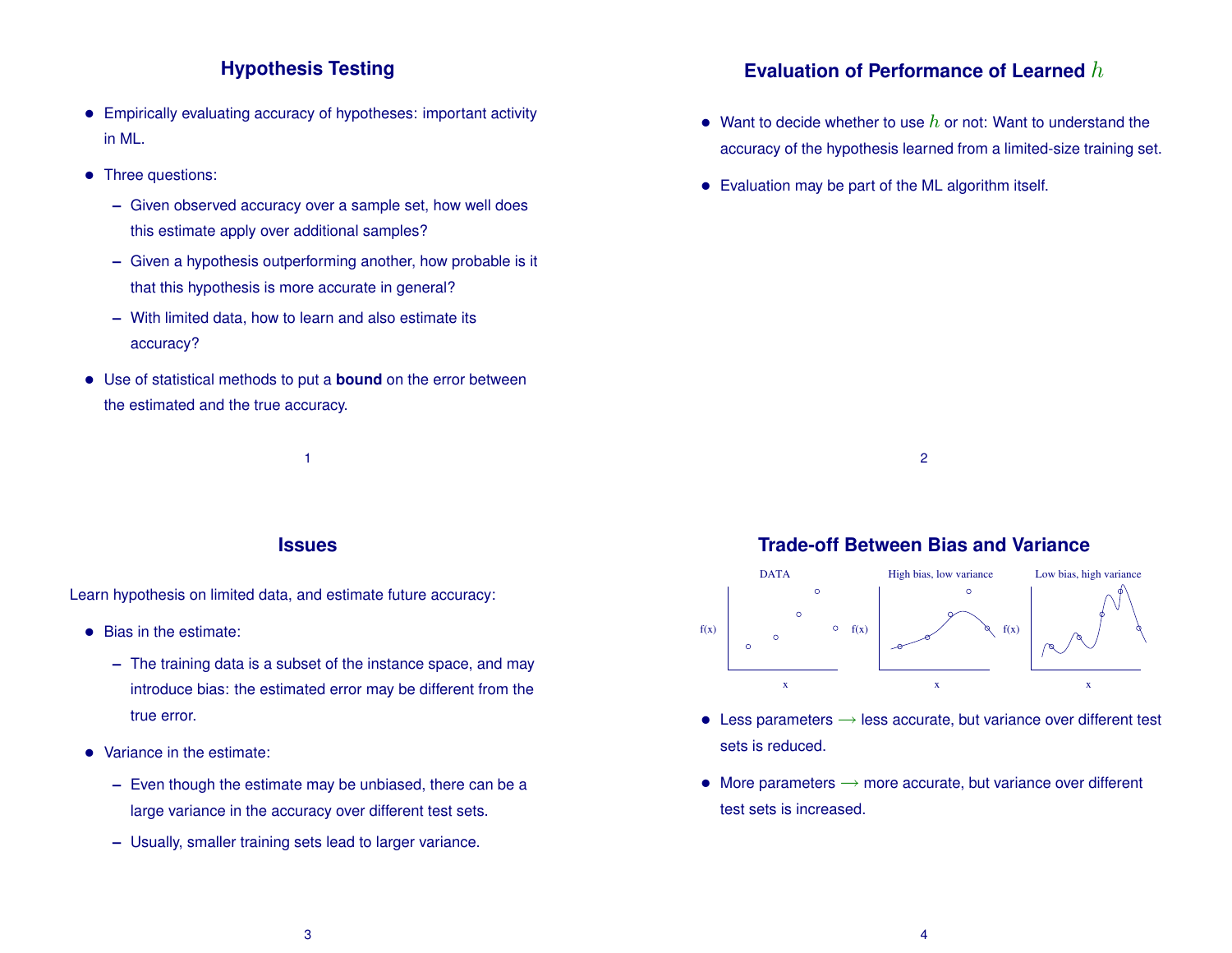# **Topics**

- Evaluating hypotheses (estimate accuracy of a hypothesis).
- Compare accuracy of two hypotheses.
- Compare accuracy of two algorithms when data set is limited.

### **Estimating Hypothesis Accuracy**

#### General setup:

- $X$ : instance space.
- $\mathcal{D}$ : prob. distribution of encountering  $x \in X$ .

#### Task:

- Given hypothesis  $h$  and data set of size  $n$  from distribution  $\mathcal{D}$ , what is the best estimate of the accuracy of  $h$  on future instances from the same distribution?
- What is the probable error in the accuracy estimate?

6

#### **Probability Distribution of Sample Mean**

5



From instance space X, draw a small sample set  $S_i$  of size n.

• For different sample sets  $S_i$ , the mean will differ:

$$
\mu_i \equiv \frac{1}{n} \sum_{x \in S_i} x
$$

- The questions are:
	- **–** Is  $\mu_i = \mu_X$  (where  $\mu_X$  is the true mean over X)?
	- **–** How is  $\mu_i$  distributed  $(P(\mu), \text{for } \mu \in {\{\mu_1, \mu_2, ...\mu_n\}}$ ?

# **Example of Sampling Distribution of the Mean<sup>a</sup>**

 $X = \{1, 2, 3, 4\}$ , and each numbers are equally likely to occur (i.e.,  $\overline{\mathcal{D}}$  is a uniform distribution). Let's sample with  $n=2$ .

| <b>Samples of size 2</b> |     |     |     |     | <b>Sample means</b> |     |     |     |     |  |
|--------------------------|-----|-----|-----|-----|---------------------|-----|-----|-----|-----|--|
| <b>Observation</b>       |     | 2   | 3   | 4   | <b>Observation</b>  |     | 2   | 3   |     |  |
| $1st \text{2nd}$         |     |     |     |     | $1st \setminus 2nd$ |     |     |     |     |  |
|                          | 1,1 | 1,2 | 1,3 | 1,4 |                     |     | 1.5 | 2.0 | 2.5 |  |
| $\overline{2}$           | 2,1 | 2,2 | 2,3 | 2,4 | $\overline{2}$      | 1.5 | 2.0 | 2.5 | 3.0 |  |
| 3                        | 3,1 | 3,2 | 3,3 | 3,4 | 3                   | 2.0 | 2.5 | 3.0 | 3.5 |  |
| 4                        | 4,1 | 4,2 | 4,3 | 4,4 | $\overline{4}$      | 2.5 | 3.0 | 3.5 | 4.0 |  |

a From Kachigan (1991)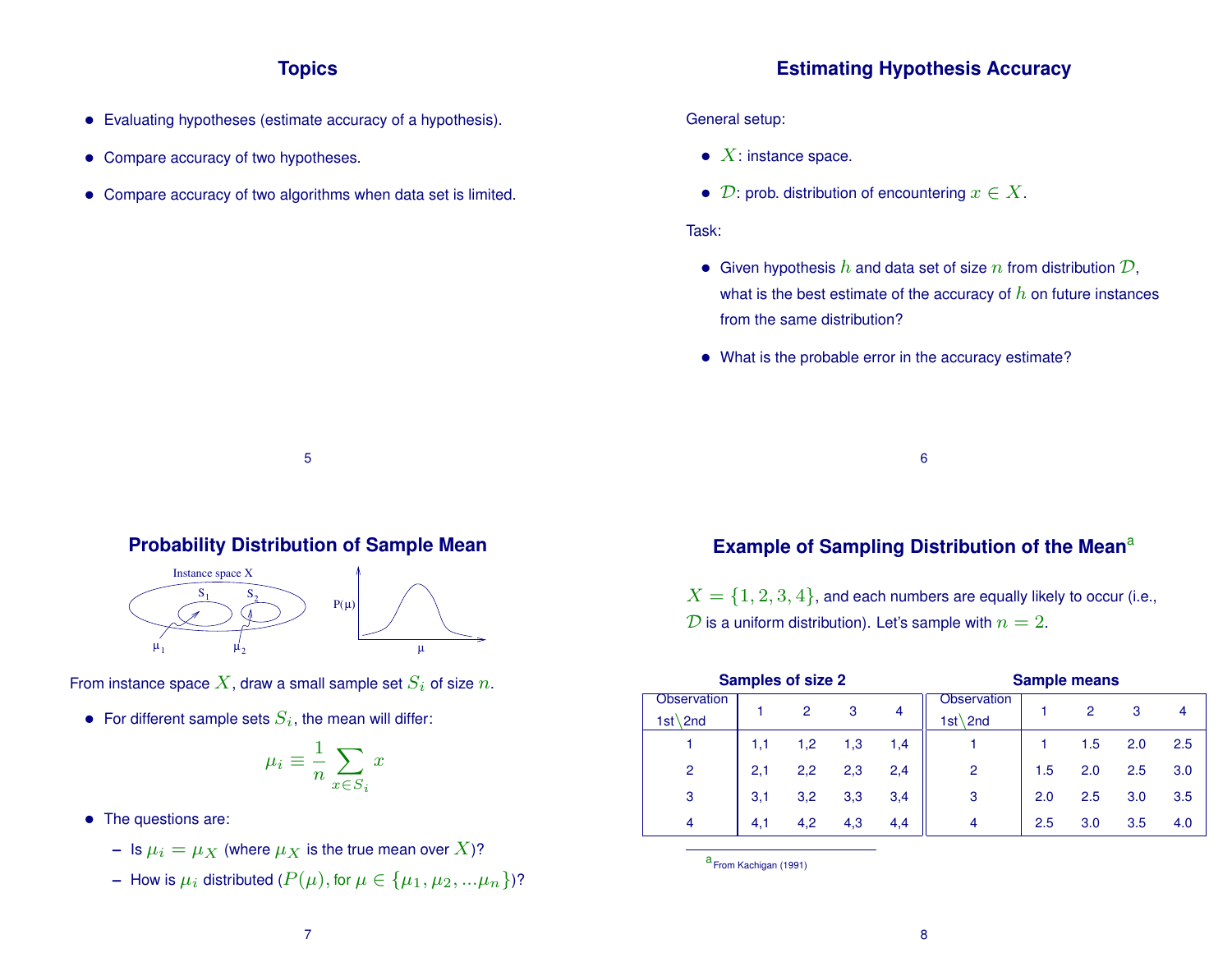### **Sample Distribution vs. Sampling Distribution of the**



- Depending on how you sample your data, your sample mean can end up being different values.
- The sample mean has **a distribution of its own** centered at the actual population mean ( $\sum_{x=\{1,2,3,4\}}$  $\overline{1}$  $\frac{1}{4}x = 2.5$ ).

9

#### **True mean**  $\mu$  and sample mean  $\mu_s$



- With a particular probability  $p, \mu_s$  is within a particular range  $r$ from the true mean  $\mu$ .
- In other words, if you pick any sample mean  $\mu_s$ , with the probability  $p$ , the true mean is within the range  $r$ .
- Given a fixed probability  $p = 0.95$ , the range r is determined by the variance  $\sigma_{\mu_s}$ .

#### **Sampling Distribution of the Mean**

- Underlying distribution with mean  $\mu$  and std  $\sigma$ .
- $\bullet\;$  Distribution of sample mean  $\mu_s$  has mean  $\mu_{\mu_s}=\mu$  and std:

$$
\sigma_{\mu_s} = \frac{\sigma}{\sqrt{n}},
$$

and tends to the normal distribution as  $n$  grows.

- Interpretation:
	- **–** When you get a particular sample mean  $\mu_s$ , you know it is distributed like  $\sim \mathcal{N}(\mu, \sigma_{\mu_s}).$
	- **–** With more samples, σµs reduces, so you're more **confident** about your particular  $\mu_s$  being close to the true mean  $\mu$ .

10

### **Sample Error and True Error**

Sample error:

• Sample error of hypothesis  $h$  based on sample set S of size  $n$ :

$$
error_S(h) \equiv \frac{1}{n} \sum_{x \in S} \delta(f(x), h(x)),
$$

where  $f(\cdot)$  is the target function, and  $\delta(a, b) = 1$  if  $a = b$  and 0 if  $a \neq b$ .

• In other words,  $error_S(h)$  is the **mean error** of hypothesis h.

True error:

• True error of hypothesis  $h$  is the probability that  $h$  will misclassify a single example drawn from the distribution  $\mathcal{D}$ :

$$
error_{\mathcal{D}}(h) \equiv \Pr_{x \in \mathcal{D}}[f(x) \neq h(x)]
$$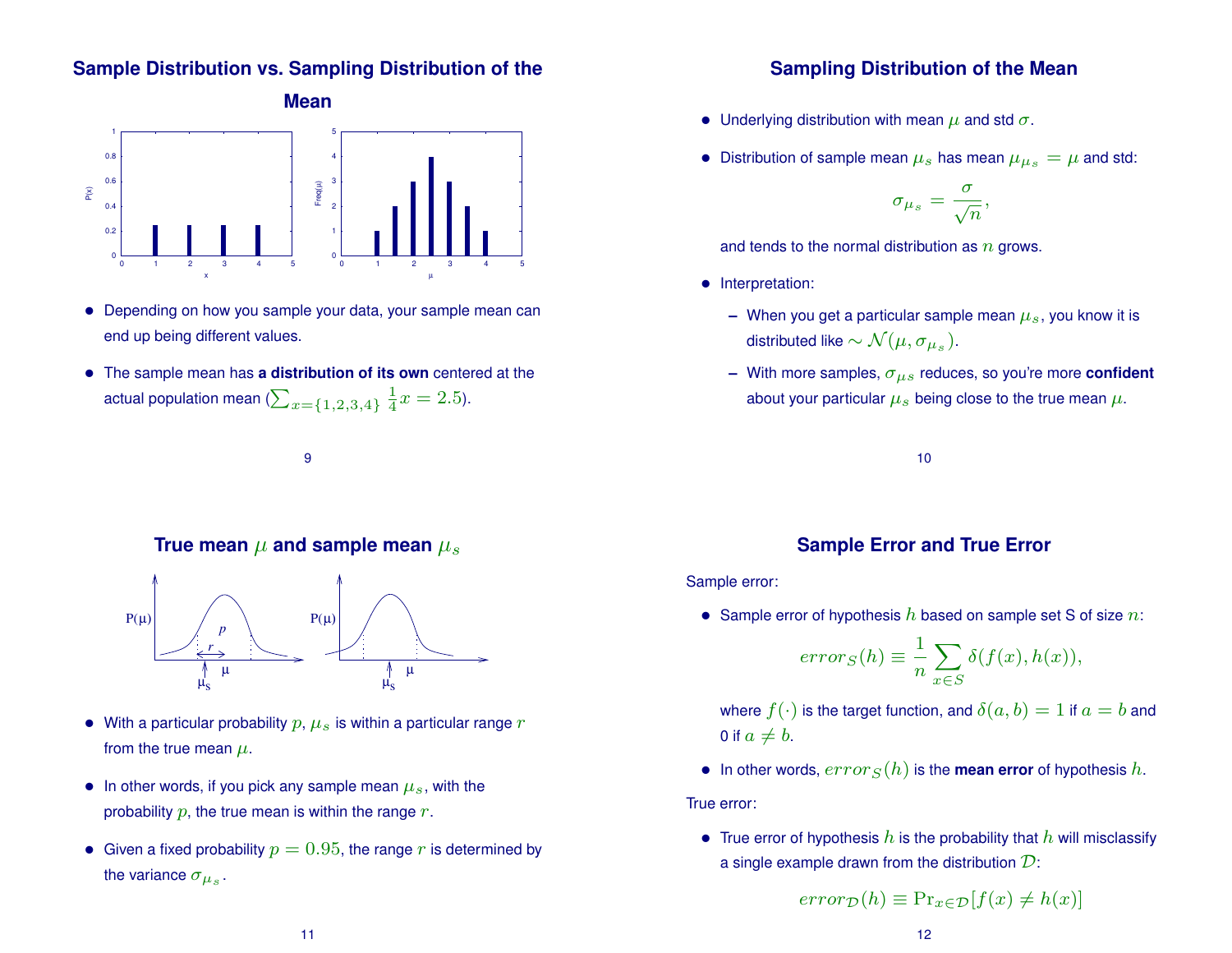#### **Confidence Interval**

- How good an estimator of  $error_{\mathcal{D}}(h)$  is provided by  $errors(h)$ ?
- Want to estimate true error based on sample  $S$  of  $n$  examples according to distribution D.
- h commits r errors:  $error_S(h) = r/n$ .
- With approx. 95% probability, true error is within the interval:

$$
error_S(h) \pm 1.96\sqrt{\frac{error_S(h)(1 - error_S(h))}{n}}.
$$

**Confidence Interval Example**

13

- S of size  $n = 40$ .
- h committing  $r = 12$  errors.
- $error_S(h) = 12/40 = 0.30$  (mean error, or error rate).
- 95% confidence interval:

$$
0.30 \pm 1.96 \sqrt{\frac{0.3 \times (1.0 - 0.3)}{40}}
$$

$$
= 0.30 \pm 0.14
$$

Note: if n is high, even when  $r/n$  may be the same, the interval size would reduce.

#### **Confidence Interval (95%)**



- Normal distribution with mean  $\mu$  and std  $\sigma$ .
- 95% of the area lies within  $\pm 1.96\sigma$ .
- Different constant factors for 99%, etc.

#### 14

### **Sampling Theory Basics: Summary**

- Random variable: variable that can take on values with certain probability.
- Probability distribution:  $Pr(Y = y_i)$ .
- Expected value:  $E[Y] = \sum_i y_i \Pr(Y = y_i)$ .
- Variance:  $Var(Y) = E[(Y E(Y))^2] = E[Y^2] E[Y]^2$ .
- Standard deviation:  $\sqrt{Var(Y)}$ .
- Binomial distribution: binary outcome, with probability p of 0 and  $(1 p)$ for 1; Probability of  $r$  1's with  $n$  samples.
- Normal distribution
- Central limit theorem: sum of iid random variables tend to the normal distribution.
- Estimator is a random variable Y that estimates parameter  $p$ .
- Estimation bias:  $E(Y) p$ .
- $N\%$  confidence interval estimate of p: interval that includes true p with  $N\%$  probability. 16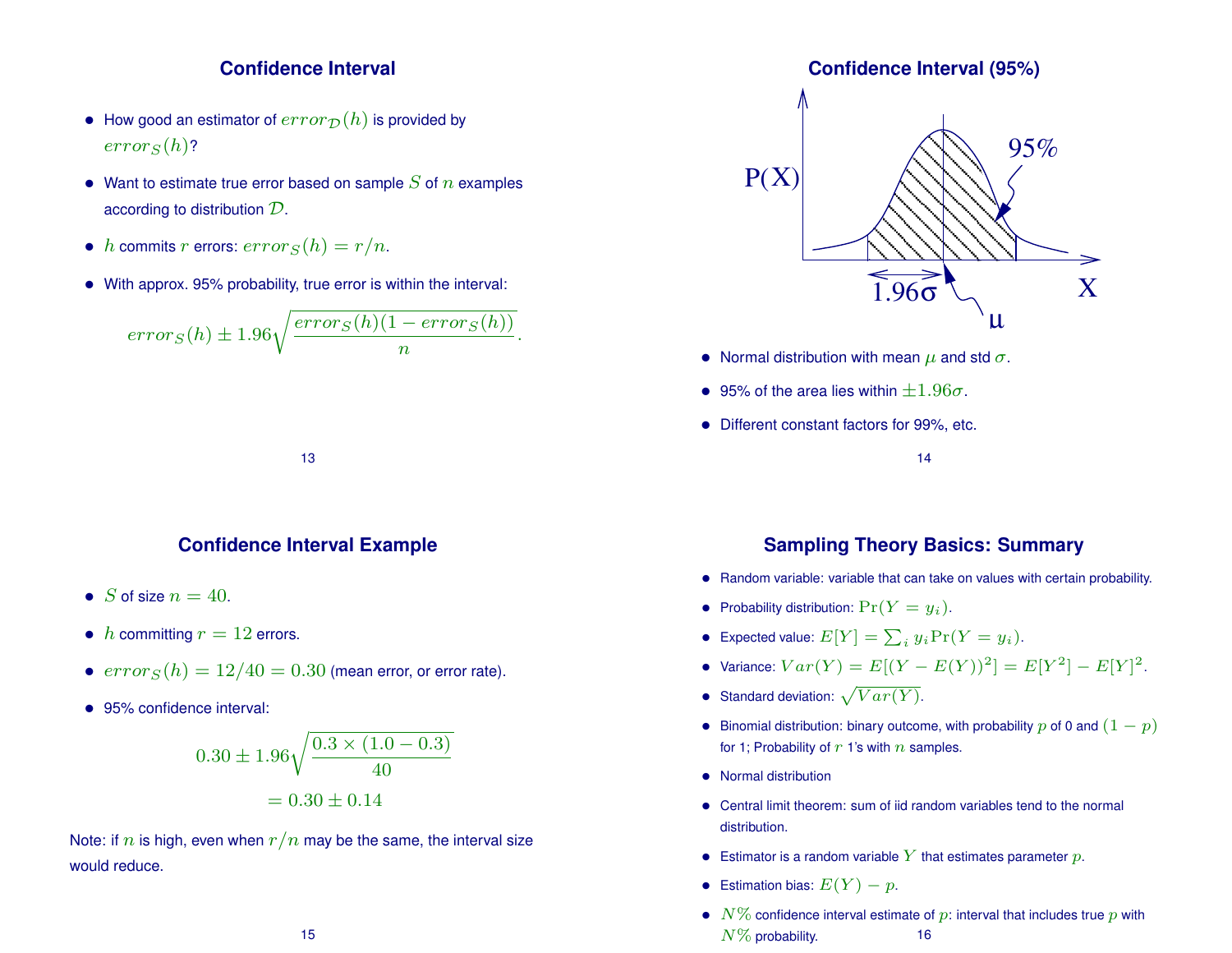#### **Binomial Distribution: e.g., Coin Toss**



- Outcome itself is described by a random variable  $Y \in \{Head, Tail\}$ .
- $P(Y = Head) = p$  and  $P(Y = Tail) = (1 p)$ .
- Probability of observing  $r$  heads out of  $n$  coin tosses (this value corresponds to a radom variable  $R$ ):

$$
\Pr(R = r) = \frac{n!}{r!(n-r)!}p^r(1-p)^{(n-r)}.
$$

•  $Pr(R = r)$  can be seen as the probability of observing r errors in a sample size of  $n$  (for binary target categories).

### **Estimation Bias**

• Estimation bias of an estimator Y for a parameter  $p$  is:

 $E[Y] - p$ 

#### **Variance in Estimation**

$$
error_S(h) = \frac{r}{n}
$$
  
\n
$$
Std[r] = \sqrt{np(1-p)}
$$
  
\n
$$
Std[error_S(h)] = Std\left[\frac{r}{n}\right] = \frac{Std[r]}{n}
$$
  
\n
$$
= \frac{\sqrt{np(1-p)}}{n} = \sqrt{\frac{p(1-p)}{n}}
$$
  
\n
$$
\approx \sqrt{\frac{error_S(h)(1 - error_S(h))}{n}}
$$

### **Mean and Variance in Binomical Distributions**

- $E[Y] \equiv \sum_{i=1}^{n} y_i Pr(Y = y_i) = np$
- $Var[Y] \equiv E[(Y E[Y])^2] = np(1 p)$

### **Errors, in Terms of Bionomial Distribution**

- $error_S(h) = \frac{r}{n}$
- $error_{\mathcal{D}} = p$

18



- Mean  $E[X] = \mu$ , and variance  $Var[X] = \sigma^2$ .
- Probability density:

$$
p(x) = \frac{1}{\sqrt{2\pi\sigma^2}} e^{-\frac{1}{2} \left(\frac{x-\mu}{\sigma}\right)^2}
$$

• Probability of falling between interval  $[a, b]$ :

$$
\int_{a}^{b} p(x)dx
$$

• Central limit theorem: sum of a large number of iid random variables (the sum itself is a random variable) tends to Normal.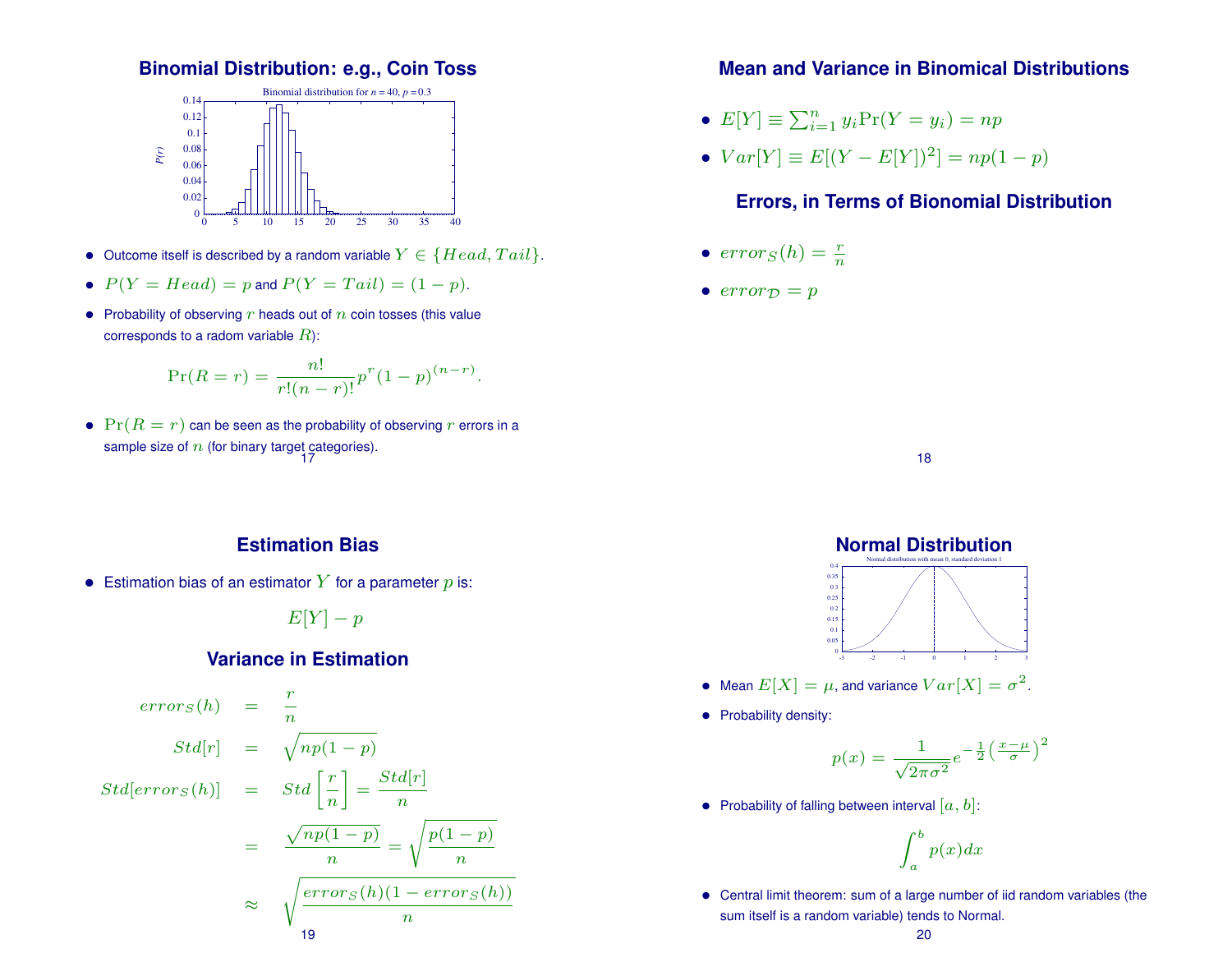### **Confidence Interval in Normal Distributions**

•  $N\%$  of probability mass in Normal distributions are within:

$$
\mu \pm z_N \sigma.
$$

- That means, a randomly drawn value  $y$  will be within the above interval with a  $N\%$  chance.
- In other words, if you pick any value y, with  $N\%$  chance, the mean will be within the interval:

$$
y \pm z_N \sigma.
$$

### **Confidence Intervals for Different %**



80% of area (probability) lies in  $\mu \pm 1.28\sigma$ 

N% of area (probability) lies in  $\mu \pm z_N \sigma$ 

| $\begin{array}{ c c c c c c } \hline &N\% & \hline &50\% & 68\% & 80\% & 90\% & 95\% & 98\% & 99\% \hline \ \end{array}$ |  |  |  |                                            |
|--------------------------------------------------------------------------------------------------------------------------|--|--|--|--------------------------------------------|
|                                                                                                                          |  |  |  | $z_N$ : 0.67 1.00 1.28 1.64 1.96 2.33 2.58 |

22

### **Calculating Confidence Intervals**

21

- 1. Pick parameter  $p$  to estimate
	- $error_{\mathcal{D}}(h)$
- 2. Choose an estimator
	- $error_S(h)$
- 3. Determine probability distribution that governs estimator
	- Distribution of  $error_S(h)$  can be approximated by Normal distribution when  $n$  is large
- 4. Find interval  $(L, U)$  such that N% of probability mass falls in the interval
	- Use table of  $z_N$  values

# **Two-Sided vs. One-Sided Bounds**



- Two-sided: Lower and upper bound with  $100(1 \alpha/2)$ % confidence
- One-sided: Lower bound only (or upper bound only) with  $100(1 - \alpha)$ %.
	- **–** What is the probability that  $error_D(h)$  is **at most** U?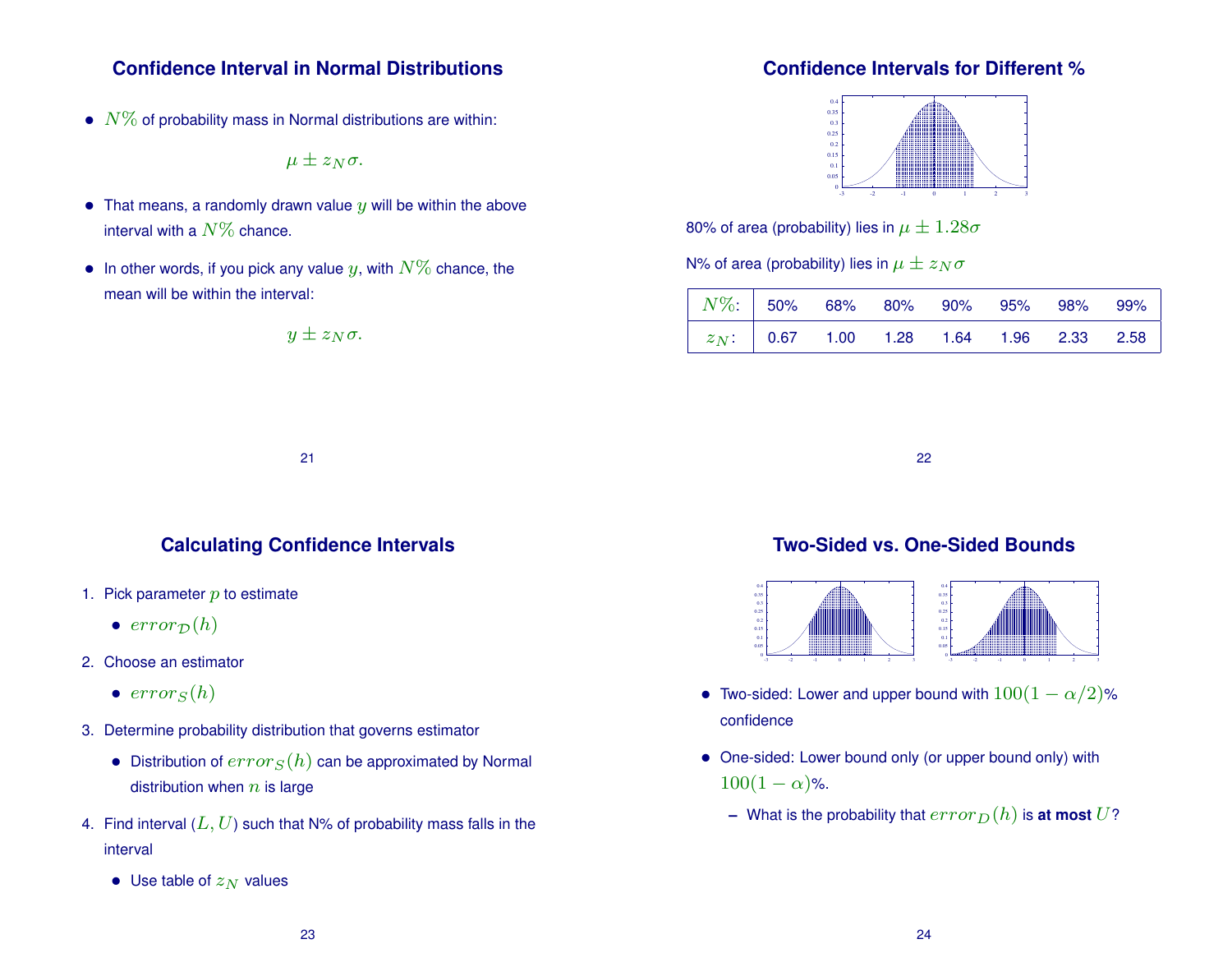#### **Difference in Error of Two Hypotheses**

Test  $h_1$  on sample  $S_1$ , test  $h_2$  on  $S_2$ 

1. Pick parameter to estimate

$$
d \equiv error_{\mathcal{D}}(h_1) - error_{\mathcal{D}}(h_2)
$$

2. Choose an estimator

$$
\hat{d} \equiv error_{S_1}(h_1) - error_{S_2}(h_2)
$$

3. Determine probability distribution that governs estimator

$$
\sigma_{\hat{d}} \approx \sqrt{\frac{error_{S_1}(h_1)(1 - error_{S_1}(h_1))}{n_1} + \frac{error_{S_2}(h_2)(1 - error_{S_2}(h_2))}{n_2}}
$$

4. Find interval  $(L, U)$  such that N% of probability mass falls in the interval

$$
\\ \hat{d}\pm z_N \sqrt{\frac{error_{S_1}(h_1)(1-error_{S_1}(h_1))}{n_1}} + \frac{error_{S_2}(h_2)(1-error_{S_2}(h_2))}{n_2}
$$



# **Paired** t-Test for Comparing  $h_A$  and  $h_B$

- 1. Partition data into k disjoint test sets  $T_1, T_2, \ldots, T_k$  of equal size, where this size is at least 30.
- 2. For i from 1 to  $k$ , do

$$
\delta_i \leftarrow error_{T_i}(h_A) - error_{T_i}(h_B)
$$

3. Return the value  $\bar{\delta}$ , where

$$
\bar{\delta} \equiv \frac{1}{k} \sum_{i=1}^{k} \delta_i
$$

 $N$ % confidence interval estimate for  $d$ :

$$
\bar{\delta} \pm t_{N,(k-1)} s_{\bar{\delta}}
$$

$$
s_{\bar{\delta}} \equiv \sqrt{\frac{1}{k(k-1)} \sum_{i=1}^{k} (\delta_i - \bar{\delta})^2}
$$

*Note:*  $\delta_i$  *approximately Normally distributed, and*  $t$  *differ for different sample size, as well as %.* 

#### **Hypothesis Testing**

- What is the prob. that  $error_D(h_1) > error_D(h_2)$ ?
- $\bullet \,\,$  Even if  $error_{S_1} (h_1) > error_{S_2} (h_2),$  there is a chance that  $error_{\mathcal{D}}(h_1) < error_{\mathcal{D}}(h_2)$ .
- E.g., what is the chance of  $d > 0$  when  $\hat{d} = 0.1$  $\left( error_{S_1}(h_1) = 0.3 \text{ and } error_{S_2}(h_2) = 0.2 \right)$ ?  $-\hat{d} < d + 0.1 = E[\hat{d}] + 0.1 = \mu_{\hat{d}} + 0.1$ 
	- $\hat{d} < \mu_d + 1.64 \times \sigma_{\hat{d}} = \mu_d + 1.64 \times 0.061$
	- $z_{.90\%} = 1.64$  for two-sided interval, so the chance is 95%.
- Better to think **how to reject** the null hypothesis:
	- **–** Null hypothesis  $H_0: d = 0$
	- **–** Alternative hypothesis  $H_1: d > 0$  (must ensure  $P(d < 0) = 0$

26

# Comparing learning algorithms  $L_A$  and  $L_B$

What we'd like to estimate:

$$
E_{S \subset \mathcal{D}}[error_{\mathcal{D}}(L_A(S)) - error_{\mathcal{D}}(L_B(S))]
$$

where  $L(S)$  is the hypothesis output by learner L using training set S, i.e., the expected difference in true error between hypotheses output by learners  $L_A$ and  $L_B$ , when trained using randomly selected training sets  $S$  drawn according to distribution D.

But, given limited data  $D_0$ , what is a good estimator?

• could partition  $D_0$  into training set S and training set  $T_0$ , and measure

 $error_{T_0}(L_A(S_0)) - error_{T_0}(L_B(S_0))$ 

• even better, repeat this many times and average the results (next slide)